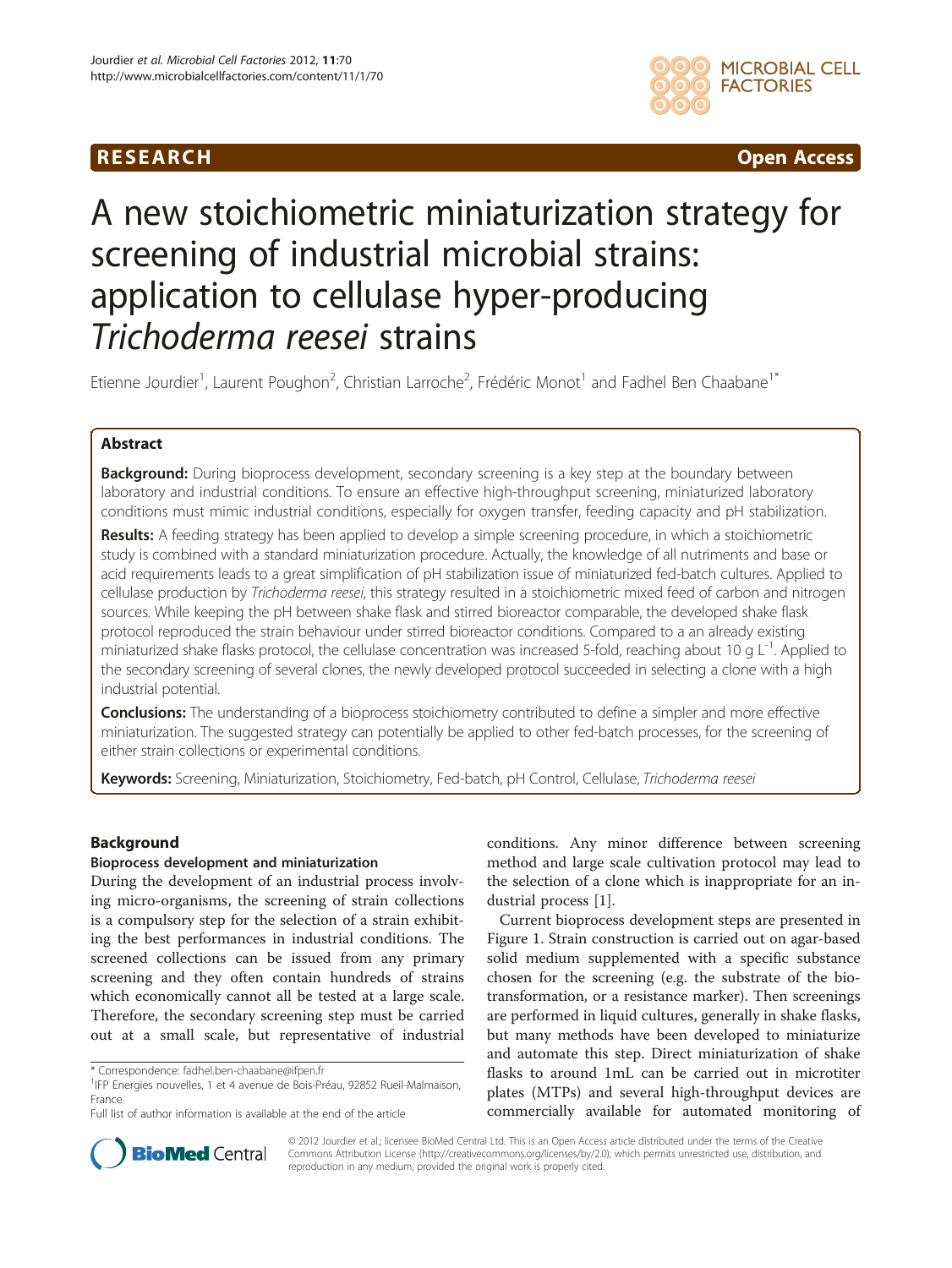<span id="page-1-0"></span>

growth, oxygen partial pressure and pH by optical sensors [[2](#page-9-0)]. For a better control of the operating conditions (mainly pH and dissolved oxygen), microbioreactors have been developed by miniaturization of the laboratory scale bioreactor, with two distinct strategies. On the one hand, microfluidic chips have been designed to equip MTPs with micropumps for pH control and substrate feed [\[3](#page-9-0)]. On the other hand, stirred tank or bubble column reactors have been miniaturized down to 10 and 2 mL respectively [\[4,5](#page-9-0)], but these low volumes may be critical for off-line analysis.

Microbioreactors have been developed for a wide range of applications, with a material-based approach, in order to precisely mimic lab-scale bioreactors. They may be applied for high-throughput screening thanks to their low volumes but they are quite complex to handle and their operating conditions may be a limiting issue. For example, the optical sensors used for pH monitoring in microbioreactors are not useable below pH 5.5 [\[6](#page-9-0)], and feeding is seldom possible whereas industrial processes are frequently operated in fed-batch mode.

Recently, two simple techniques have been proposed to handle glucose-limited fed-batch in shake flask: the slow release of glucose crystals from silicon elastomer discs [[7\]](#page-9-0), and the enzymatic glucose release from polysaccharides [\[8](#page-9-0)[,9\]](#page-10-0). The first one can also be used with  $Na<sub>2</sub>CO<sub>3</sub>$  crystals for pH stabilization [\[10\]](#page-10-0). However, in both cases, the feed rate, although reproducible, cannot be set and controlled so that these techniques are suitable only for a primary screening. For precise fed-batch operation in shake flasks with minimum equipment, Weuster-Botz et al. proposed a parallel substrate feeding strategy in which a single pump is used to feed successively up to 16 shake flasks [\[11\]](#page-10-0). For pH control, a second pump can be used in the same way for base feed. However, in this case, this system requires one pHprobe and two feed lines for each flask.

Bareither and Pollard [[12\]](#page-10-0) recently reviewed smallscale bioreactors available on the market or in development and concluded that no single device has yet succeeded in a miniaturization which retains full functionality of conventional bioreactors. Therefore the choice or design of a miniaturized device must be based on the main characteristics of the planned industrial process.

## Cellulase production using Trichoderma reesei

The study case chosen for the test and validation of this strategy is cellulolytic enzymes (cellulases) production using recombinant T. reesei strains. T. reesei is a fungus with very high protein secretion capacity which has been successfully cultivated at industrial scale for cellulase production [\[13](#page-10-0)]. Novel industrial T. reesei strains are the result of genetic improvement programmes often including high-throughput screening steps [\[14](#page-10-0)].

Cellulase production by T. reesei requires an inducer of the cellulolytic system. The natural inducer cellulose, whether pure or in lignocellulosic material, leads to good productions but is hard to handle at an industrial scale because of its insolubility [\[15](#page-10-0)]. As a substitute, the disaccharide lactose is the most classic soluble inducer and carbon source [[16](#page-10-0)]. However, even in derepressed strains, cellulase production is very low in the presence of readily-metabolized sugars in excess, which is the case in batch culture [\[17](#page-10-0)]. Therefore, soluble inducing carbon sources must be fed continuously, in a fed-batch or continuous protocol, so that their residual concentrations in the bioreactor will remain close to zero.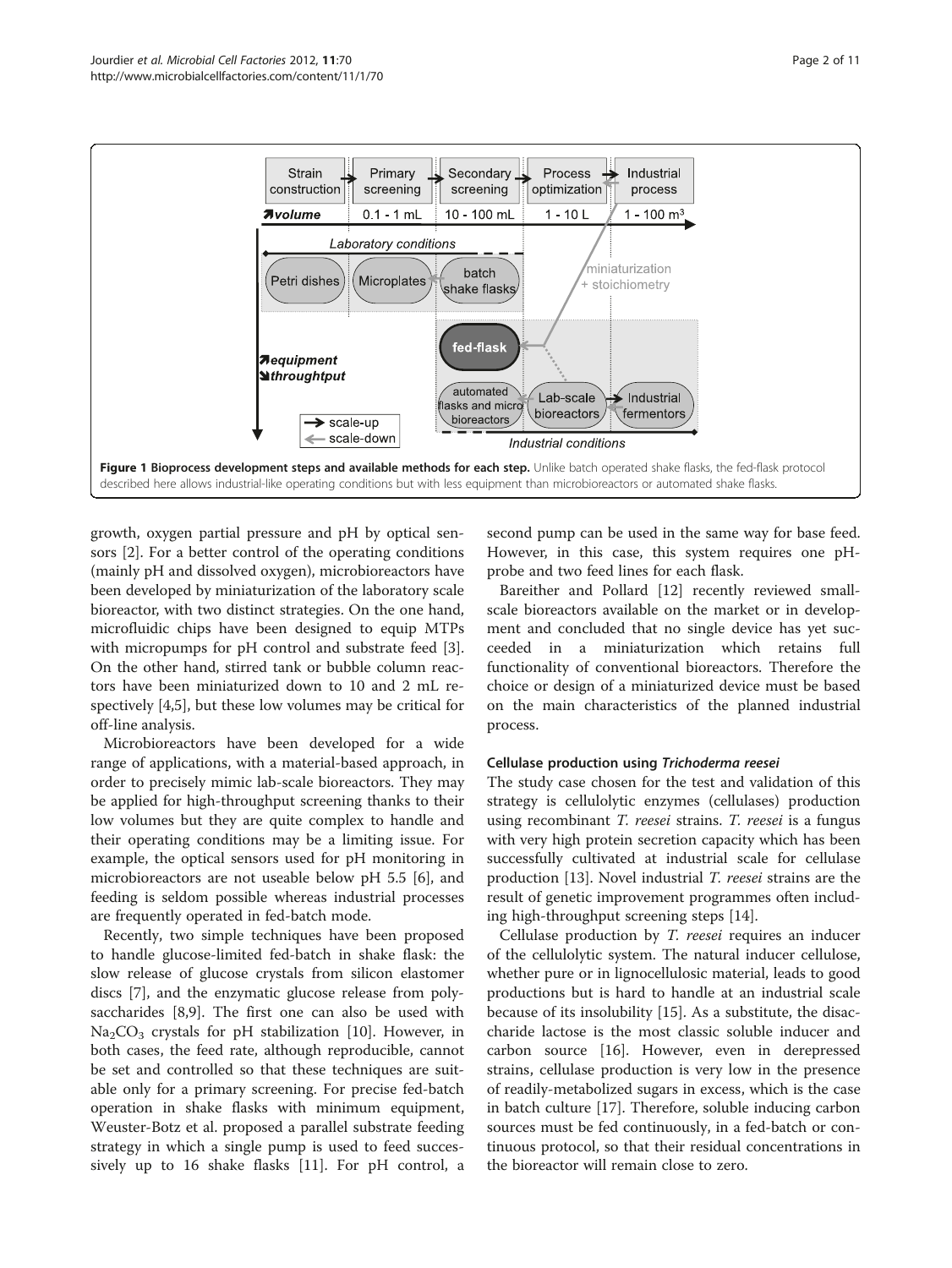<span id="page-2-0"></span>The industrial production protocol developed by IFP Energies nouvelles is based on these observations [\[15](#page-10-0)]. First, cellular growth is carried out in a batch mode on soluble sugar. Then, when residual sugars concentration comes to zero, cellulase production is carried out in carbon-limited fed-batch mode with concentrated lactose solution, resulting in maximized cellulase production rate. The specific substrate feed rate (equal to the specific substrate uptake rate) is the main criterion for maximized production, and it must be kept constant during scale-up or scale-down approaches. In the industrial stirred bioreactor process, temperature and dissolved oxygen are controlled, and an ammonia solution is used for pH control at 4.8 and for nitrogen supply. This protocol is too complex to be used for highthroughput screenings.

pH stabilization is a major criterion for the development of T. reesei small-scale cultivation protocols. It should preferably be kept between 4.0 et 5.5, like in industrial protocol. pH outside this range will stop metabolism and may durably denature produced cellulases, whose optimal pH is around 5.0. In batch shake flask cultivations without buffer, pH quickly drops below 3.5 so that many buffer systems have been tested [\[18,19](#page-10-0)]. The conclusion varies between authors since the chosen criterion (final enzymatic activity) depends on many factors in batch cultivations.

For the selection of a strain with high industrial potential, one of the most important criterion is the expected protein productivity so that the secondary screening must not be based solely on cellular growth. Since around 90% of the enzymatic cocktail secreted by T. reesei strains in industrial conditions are cellulases [\[20\]](#page-10-0), the enzymatic activity of a supernatant is proportional to the protein concentration, and protein productivity is closely related to cellulolytic activity productivity. Thus, to free from producing cell biomass, the chosen criterion for the selection of an industrial strain is the specific protein production rate  $q_P$  (mg of protein per g of biomass per hour). For hyper-producing T. reesei strains, its value is below 5 mg<sub>P</sub>  $g_X^{-1} h^{-1}$  in batch cultivation whereas it reaches around 15 mg<sub>P</sub>  $g_X^{-1}$  h<sup>-1</sup> in carbon-limited fed-batch or continuous cultivations [\[17\]](#page-10-0). Obviously a small-scale cultivation protocol suited for the selection of industrial strains has to allow high specific protein production rate, which requires fed-batch mode.

Recently, Cianchetta et al. described a screening strategy consistent with cultivations in batch shake flasks for the identification of hypercellulolytic T. reesei strains [[21\]](#page-10-0). However in their shake flask protocol, the strains were cultivated with excess cellulose so the results cannot be extrapolated to the industrial carbon-limited protocol. To increase enzyme production in shake flasks, a resting cell strategy is often used, in which a lactose pulse is performed after glucose depletion, but lactose is still in excess [[22](#page-10-0)]. This protocol is thereafter named shake flask pulse protocol. To our knowledge, no smallscale fed-batch protocol has been proposed for the selection of T. reesei strains with high industrial potential.

In this study, a stoichiometric miniaturization strategy is described for the design of a simple screening procedure which retains the experimental conditions of an industrial process. This strategy was applied to cellulase production by T. reesei which requires carbon-limited fed-batch and pH stabilization. For fed-batch mode, a standard miniaturization strategy was used. In parallel, a stoichiometric study of the micro-organism behaviour in industrial conditions was performed in order to develop



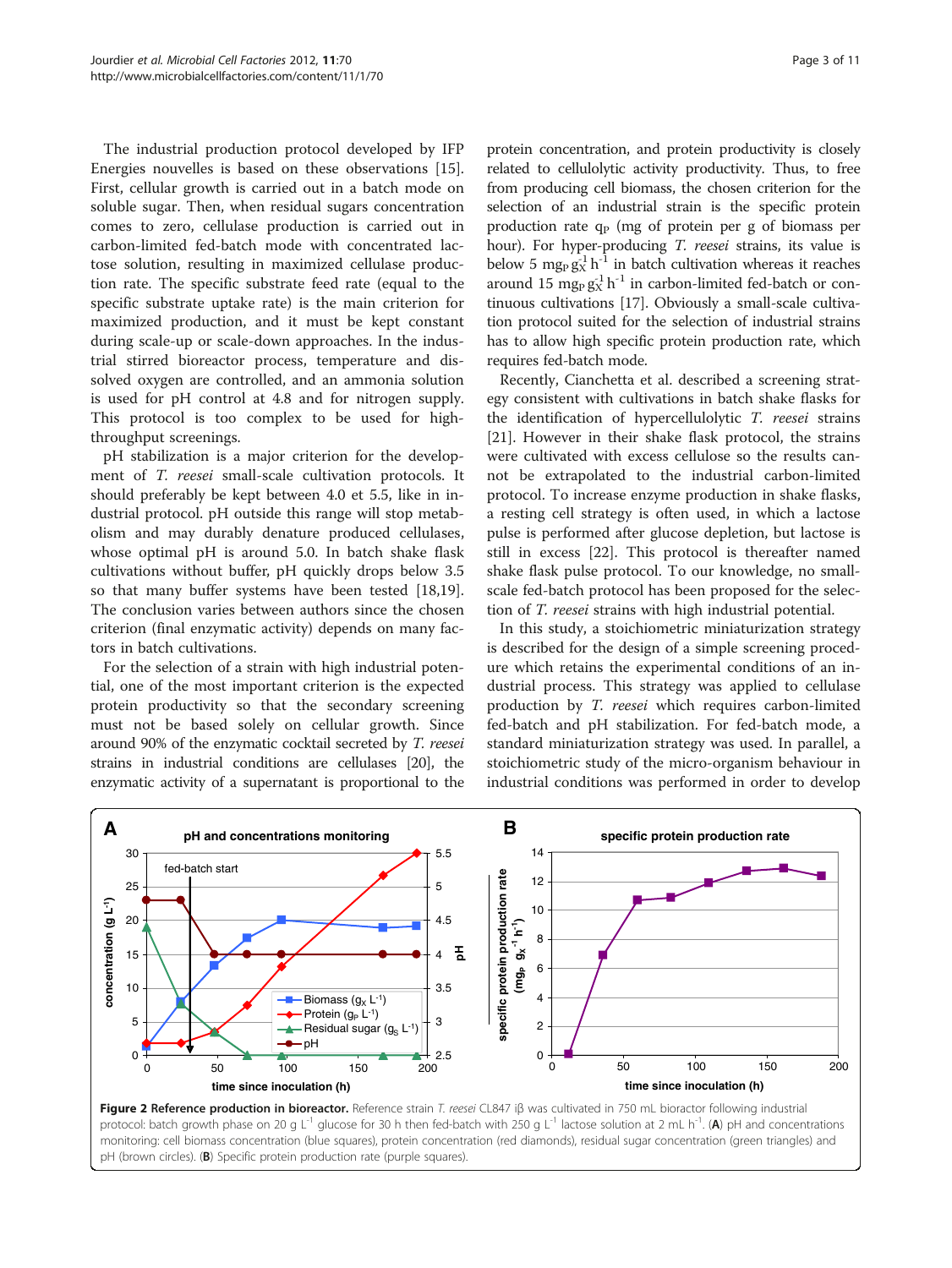a simple pH stabilization strategy. Usually stoichiometry is used to calculate yield or mass balance. In this work it was used for calculation of nutriments requirement for later medium design. Actually, acid or base requirements for pH control are stoichiometrically related to nutriments uptake from the culture medium. Accordingly, knowing nutriments needs allows predicting acid or base needs. In practice, no pH probe is required and base or acid are mixed with the feed, which halves the number of pumps. The resulting protocol (thereafter named "fedflask" mode for stoichiometric fed-batch mode operated in shake flask) was first validated by comparison with reference production in bioreactor and then applied for the secondary screening of various T. reesei clones.

## Results

## Reference fed-batch production in bioreactor

The industrial protocol already mentioned [\[15](#page-10-0)] was used to perform a reference fed-batch cultivation of T. reesei CL847 iβ strain in lab-scale bioreactor. Monitoring of pH, substrate and products concentrations (Figure [2](#page-2-0) A), and calculation of the specific protein production rate  $q<sub>p</sub>$ (Figure [2](#page-2-0) B) showed 3 different phases. During the first 30 hours, cell growth occurred in a batch phase on glucose as a carbon source. Due to the repressor effect of glucose, no protein production was observed during this phase ( $q_P = 0$  mg<sub>P</sub>  $g_X^{-1}$  h<sup>-1</sup>). Then, from 30 to 72 hours, the lactose feed induced protein production, but the residual sugar concentration was not null, resulting in a limited induction of the production  $(q_P = 7 \text{ mg}_P g_X^{-1} h^{-1})$ . Both biomass and protein were produced. Then, after 72 hours, residual sugars concentration was null, resulting in a high induction of the protein synthesis ( $q_P = 12.5 \pm 10^{-10}$ 0.5 mg<sub>P</sub>  $g_X^{-1}$  h<sup>-1</sup>). Biomass growth stopped and protein production was maximum. During this phase, a protein production yield of  $0.36 \pm 0.03$  g g<sup>-1</sup> on lactose was obtained. Final protein concentration after 192 h total cultivation was 30 g  $L^{-1}$ .

#### Stoichiometry of cellulase production

To understand the nutriments needs during protein production by T. reesei, compositional analysis of different secretomes was performed. Measurements were done on 3 desalted secretomes produced by CL847 iβ strain in 3 independent bioreactor cultivations with lactose feed (same conditions than reference fed-batch production, duration 265, 340 and 240 h, final concentrations 43, 65 and 33 g  $L^{-1}$ ). These measurements were compared to the theoretical protein composition based on nucleotidic sequences of the genes coding for the four major cellulases CBH1, CBH2, EG1, EG2 [\[23\]](#page-10-0), which account for around 75% of the secretome [\[20](#page-10-0)]. Results showed large differences between theoretical and measured compositions (Table 1). Whereas carbon and hydrogen content were quite equivalent, oxygen

| Table 1 Theoretical and measured compositions of |  |
|--------------------------------------------------|--|
| T. reesei secretome                              |  |

|       | theoretical     | measured        |                   |  |
|-------|-----------------|-----------------|-------------------|--|
|       | mass content    | mass content    | molar composition |  |
|       | $53.0 + 0.9%$   | $47.3 + 0.1\%$  |                   |  |
| н     | $6.6 + 0.1\%$   | $6.83 + 0.04\%$ | 1.733             |  |
| Ω     | $23.2 + 0.7\%$  | $32.0 + 0.8\%$  | 0.508             |  |
| N     | $16.7 + 0.2\%$  | $12.7 + 0.5\%$  | 0.23              |  |
| s     | $1.6 + 0.5%$    | $1.00 + 0.05\%$ | 0.008             |  |
| Total | $100.1 + 2.4\%$ | $99.7 + 0.6\%$  |                   |  |

Three independent final secretomes produced by T. reesei CL847 iβ under reference fed-batch production in bioreactor (with lactose feed) were desalted and analysed for their elementary compositions (values are mean and standard deviation of the 3 secretomes). Theoretical composition was based on amino-acids sequences of the fourth main cellulases.

content was 38% higher and nitrogen and sulfur content were 24% and 38% lower, respectively, in the measured composition compared to the theoretical one. Using mean measured secretome composition and measured production yield, the overall stoichiometry of protein production by T. reesei on lactose when no residual sugars (no biomass growth) was determined as:

## $CH_{1.833}O_{0.917} + 0.597 O_{2} + 0.093 NH_{3}$   $\leftrightarrow$  0.400 CH<sub>1.733</sub>  $O_{0.508}N_{0.23} + 0.600 CO_2 + 0.708 H_2O$

During protein production on lactose, no other metabolite such as an organic acid is consumed or produced, so this equation describes all the biological reactions occurring during protein production. For instance, using this equation, the calculated carbon balance for the third phase of the reference bioreactor production (After 72 h: protein production with no growth) was 0.95  $gC<sub>produced</sub>$  $gC_{\text{consumed}}^{1}$ , which proves that every carbon substrate and product were considered.

#### Fed-flask protocol design

For the design of the new fed-flask protocol, a standard miniaturization of the lab-scale bioreactor was first carried out at constant specific substrate feed rate (Table [2\)](#page-4-0). Flasks were chosen for their simplicity to handle and rotary shaker for easy agitation and temperature control. After preliminary experiments, working volume (50 mL) and biomass concentration (7 to 8  $g L^{-1}$ ) were chosen to avoid oxygen transfer limitation (see Discussion). Initial glucose concentration for batch phase  $(15 g L^{-1})$  was chosen to reach the biomass concentration. Temperature was not a critical issue since the optimal range for T. reesei is wide [[15](#page-10-0)]. Feed rate and lactose concentration in feed were chosen to keep constant the specific substrate feed rate.

Then, a stoichiometric approach was used to remove pH control system by mixing the base with the substrate feed (Table [2](#page-4-0) and Figure [3\)](#page-4-0). With this strategy, no pH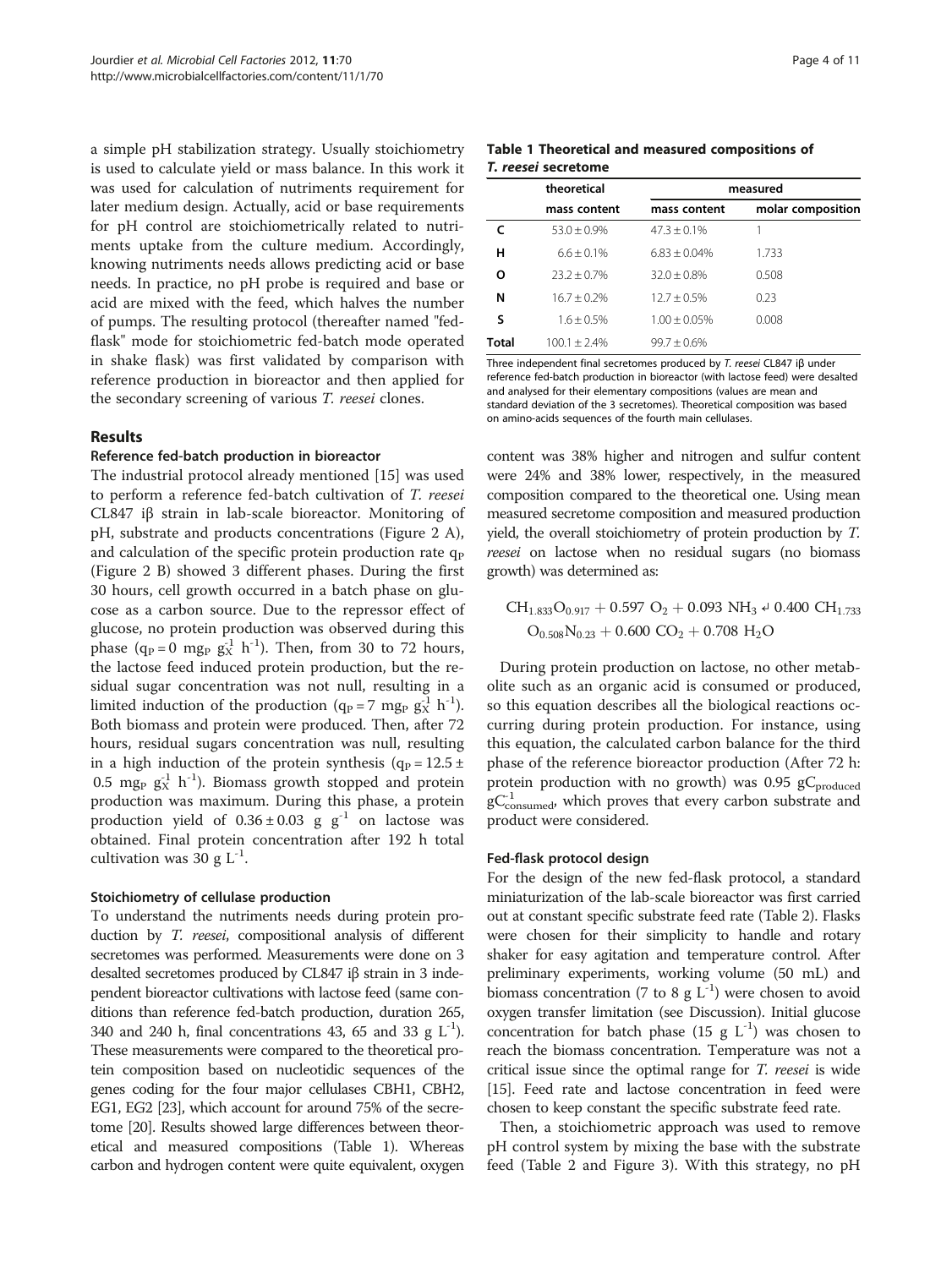#### <span id="page-4-0"></span>Table 2 Conditions used for the stoichiometric miniaturization strategy

|                                                          |                      | bioreactor protocol      | fed-flask protocol | miniaturization fold |
|----------------------------------------------------------|----------------------|--------------------------|--------------------|----------------------|
| Working volume (mL)                                      |                      | 750                      | 50                 | /15                  |
| Biomass concentration (q $L^{-1}$ )                      |                      |                          | 7.5                | 12.2                 |
| Feed composition                                         | lactose $(q L^{-1})$ | 250                      | 50                 | /5                   |
|                                                          | $NH3$ (mM)           | (separate <sup>1</sup> ) | 160                |                      |
| Feed rate (mL $h^{-1}$ )                                 |                      |                          | 0.3                | /6.6                 |
| specific lactose feed rate (g $q^{-1}$ h <sup>-1</sup> ) |                      | 0.04                     | 0.04               | constant             |

Experimental conditions for reference fed-batch production in bioreactor, and miniaturization fold applied for the design of the fed-flask protocol (at constant specific lactose feed rate). <sup>1</sup>For bioreactor protocol, NH<sub>3</sub> was added on demand by pH control system, whereas it was stoichiometrically mixed with the feed for fed-flask protocol (see Figure 3).

probe was required and the number of pumps was halved. The measured stoichiometry of protein production on lactose was used to predict the  $NH<sub>3</sub>$  base need during fed-batch: 3.2 mmol of  $NH<sub>3</sub>$  per gram of lactose. Using 50 g  $L^{-1}$  lactose feed, 15 mL of 11 N ammonia solution were mixed per liter of lactose feed. With the same reasoning, sulfur requirement was calculated to be 0.8 g  $L^{-1}$  ammonium sulfate.

## Validation of the fed-flask protocol

Using the reference strain T. reesei CL847 iβ, the new fed-flask protocol was compared to the shake flask pulse protocol and to the reference fed-batch production protocol in bioreactor (previously presented Figure [2](#page-2-0)). For flasks experiments, growth phase was identical, then production was induced with a pulse of 20 g  $L^{-1}$  lactose (shake flask pulse protocol) or with a stoichiometric mixed feed of lactose and ammonia (new fed-flask protocol). Off-line monitoring of pH and concentrations, and calculation of specific protein production rate are presented in Figure [4.](#page-5-0)

During growth phase on glucose, pH felt because of ammonium consumption (Figure [4](#page-5-0) A). This fall was

weaker when the culture medium contained 50 mM phtalate than 25 mM owing to the buffer effect of phtalate. However, in shake flask pulse protocol, even 50 mM phtalate buffer was insufficient to stabilize pH after the lactose pulse. pH dropped below 3.3 after 142 h and biological activity stopped due to low pH effect. With the new fed-flask protocol, pH remained constant at 5.0 in 50 mM buffered flask and slightly rose from 4.1 to 4.8 in 25 mM buffered flasks. The use of a feed mixing lactose and ammonia in stoichiometric proportion mimicked the pH control strategy used for reference fedbatch production in bioreactor and allowed a good pH stabilization in flasks for more than 150 h.

Biomass and protein concentration profiles were similar in the new fed-flask protocol and in the reference fed-batch bioreactor cultivation (Figure [4](#page-5-0) B and C, compared to Figure [2](#page-2-0) A). After feed start, biomass remained constant (in mass) and protein production was almost linear, reaching 10 g  $L^{-1}$  after 160 h of feeding. No effect of buffer concentration or pH was observed on the protein production rate. With the shake flask pulse protocol with lactose pulse, protein production rate was 3.5 times lower, and stopped 110 h after the pulse at 2.3 g  $L^{-1}$  due

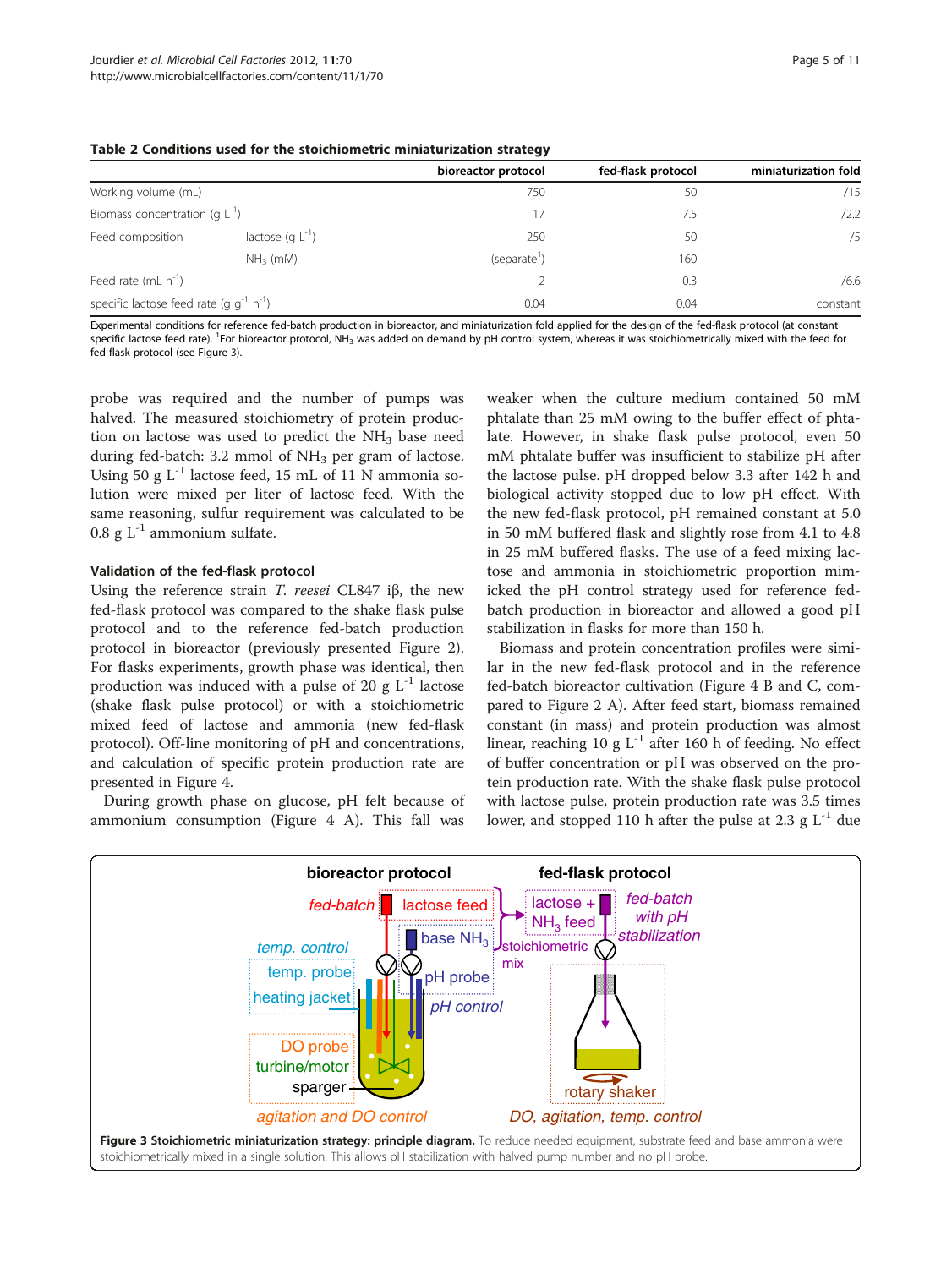<span id="page-5-0"></span>

to pH fall. Final lactose concentration was 14.8 g  $L^{-1}$ , only 5.2 g  $L^{-1}$  lactose had been consumed before low pH inhibition occurred.



The specific protein production rate (Figure 4 D) was limited to 4.8 mg<sub>P</sub>  $g_X^{-1}$  h<sup>-1</sup> in the shake flask pulse protocol due to the excess of lactose. In contrast, in the new fed-flask protocol, it reached  $12.7 \pm 0.8$  mg<sub>P</sub>  $g_X^{-1}$  h<sup>-1</sup>, owing to the carbon-limited feed which maintained residual sugar concentration close to zero (no residual sugar was detected by HPLC). Both values were consistent with those obtained in reference fed-batch bioreactor cultivation performed under comparable substrate feeding conditions (Figure 5). These results validated the new fed-flask protocol for the screening of strains with high hyperproducing capacity.

## Application to secondary screening

To test this new protocol, a strain collection issued from a genetic engineering work was screened in order to rank the strains according to their protein production capacity in the operational conditions defined during the miniaturization.

During conidia purification and isolation steps, 25 clones were selected for stability, growth and general morphology on PDA plates. Then, a primary screening was achieved in classic shake flasks to check for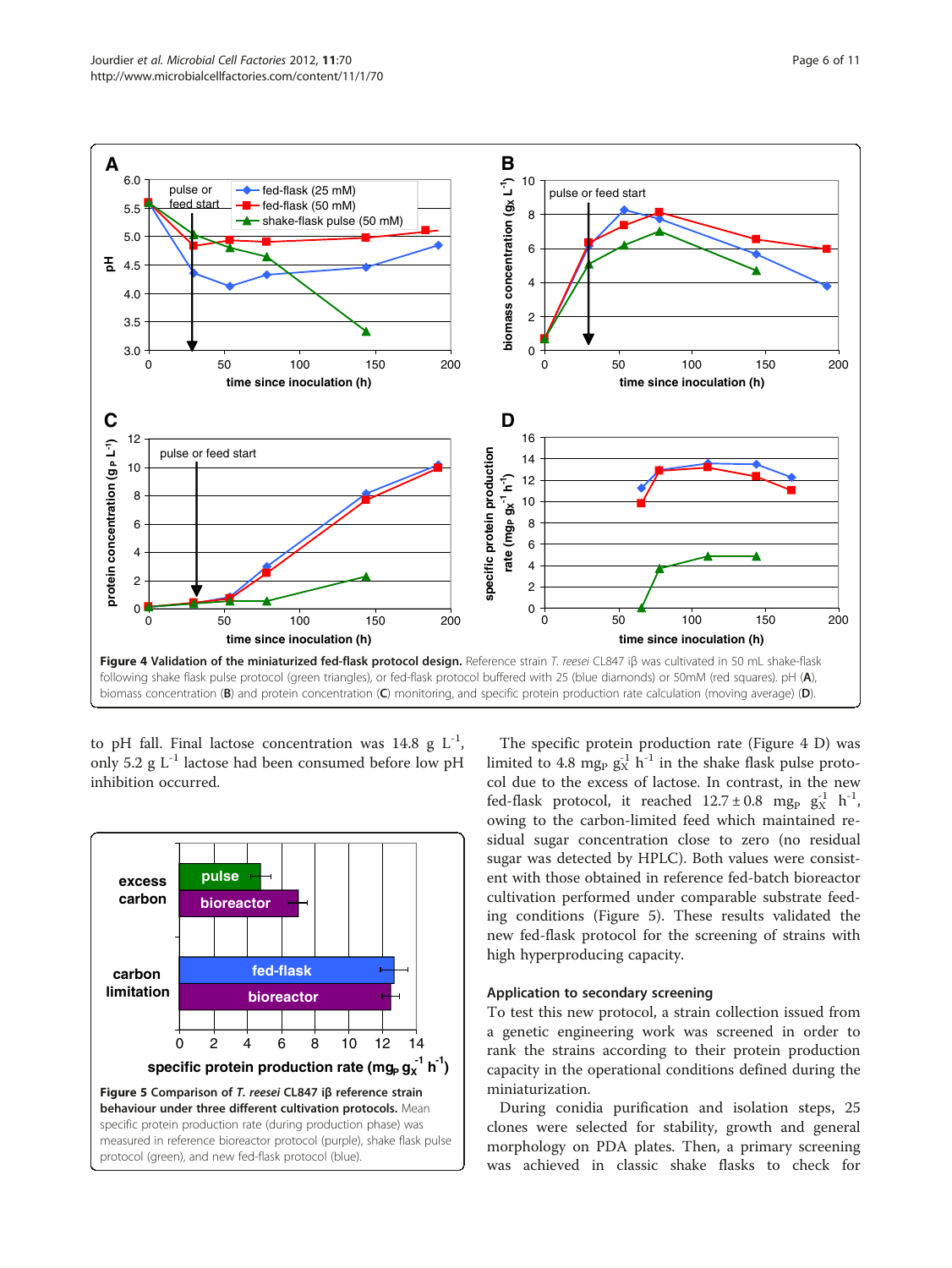transgene expression and protein production. For the secondary screening with the new fed-flask protocol, 4 clones (A, B, C, D) were selected for their good transgene expression and fair protein production levels (data not shown). These 4 clones were considered equivalent at the end of the primary screening. Clone E which lost the parental strain capacity to produce high levels of proteins was selected as a negative control. Parental strain T. reesei CL847 iβ was selected as a positive control. These 6 clones were tested by using the new fedflask protocol: feed was started after 50 h growth phase on 15 g  $L^{-1}$  glucose. The experiments were duplicated and gave similar results: Figure 6 presents the monitoring of the second experiment and average specific pro-

During growth phase, the 6 clones showed differences in pH decrease (Figure 6 A). Since the buffer concentration was identical, these differences may reflect different growth

tein production rate.

rates, or different spore concentration at inoculation. During the fed-batch phase, clones B, C and D showed a pH profile similar to the reference strain T. reesei CL847 iβ, with a good pH stabilization, between 4 and 5. On the other hand, clone A and negative control E showed a very quick rise of pH, up to 8, which completely inhibited biomass growth and protein production.

Biomass and protein profiles (Figure 6 B and C) were similar for clones C and D and for reference strain T. reesei CL847 iβ, with almost constant biomass concentration around  $7 g L^{-1}$ , and linear protein production up to around 7 g  $L^{-1}$  after 120 h feed. Clone B showed biomass accumulation up to 12 g  $L^{-1}$  and lower protein production, reaching 2.3 g  $L^{-1}$ . Clone A and negative control E did not produce any protein.

The mean specific protein production rate (Figure 6 D) is the only reliable criterion to determine whether a strain is a hyperproducing one or not. Clones A and B, like



replicates.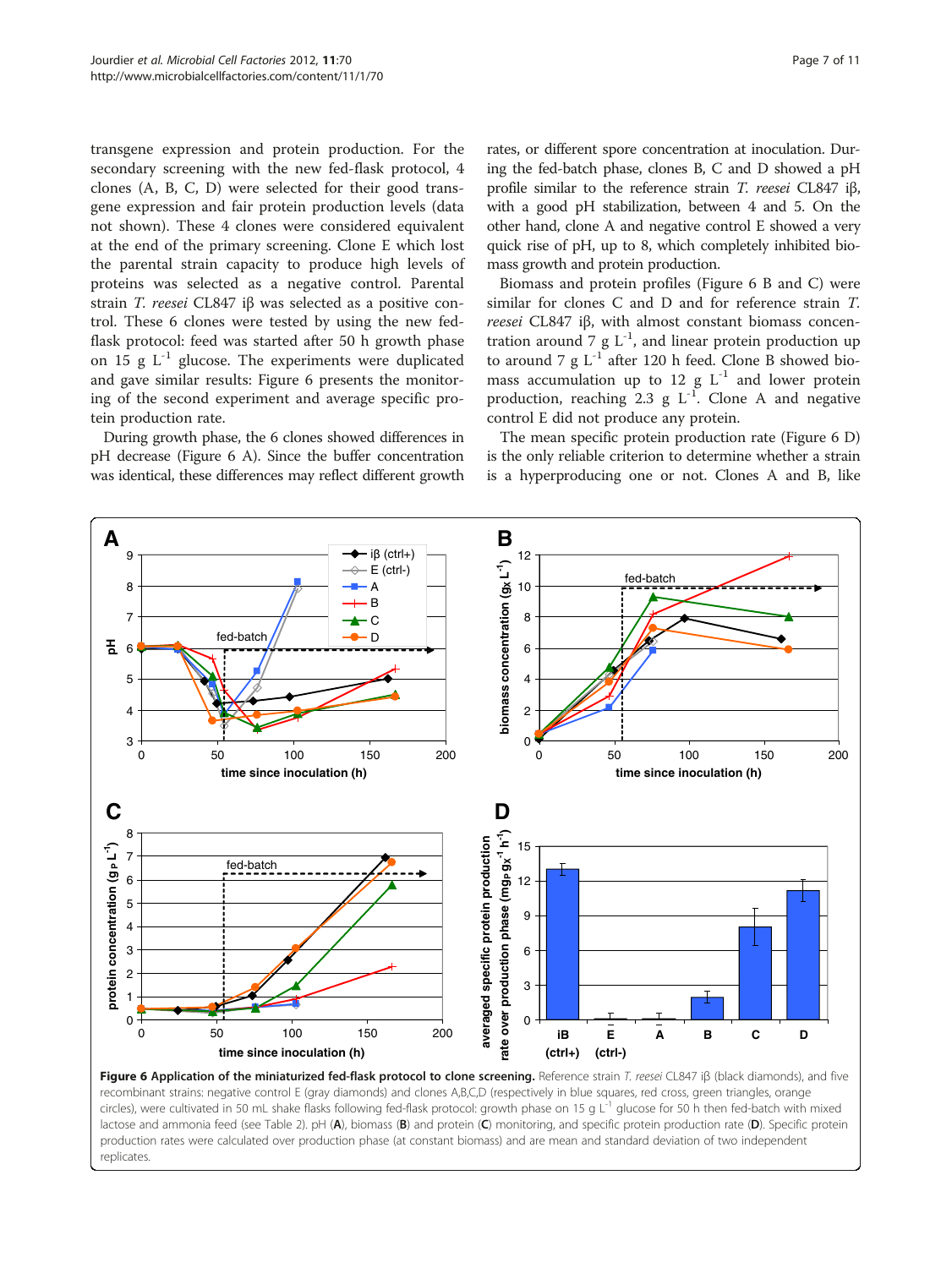negative control E, lost the hyperproducing phenotype of the parental reference strain iβ. Clone D has almost the same specific protein production rate as the parental strain: it kept the hyperproducing phenotype. Clone C, which produced almost the same protein concentration, but with higher producing biomass concentration, has an intermediate phenotype, with a specific protein production rate 38% lower.

Using this new fed-flask protocol for a secondary screening step, 5 clones were ranked according to their protein production capacity, which was not possible during the first screening step with classic shake flasks protocol.

## **Discussion**

## Compositional analysis of T. reesei secretomes

Using three different secretomes produced by T. reesei in bioreactor fed-batch cultivations, the mean nitrogen mass content was measured at  $12.7 \pm 0.5\%$  instead of the usual 16%. This result can be explained by the high glycosylation level of T. reesei cellulases [\[24\]](#page-10-0). For example, Hui et al. studied CBH2, EG1 and EG2 glycosylation patterns and determined that glycosylation accounted for 12 to 24% of their molecular mass [[25](#page-10-0)]. Here, using mean theoretical cellulase composition and mean glycosylation composition, glycosylation was estimated to account for around 25% of the molecular mass of produced cellulases, which is consistent with Hui et al.

## Protocol design

In order to design a small-scale protocol for secondary screening, the industrial fed-batch protocol had to be simplified as much as possible. In particular the complex pH control system, with pH probe and concentrated ammonia solution, had to be removed. Since the use of a lactose limited feed was compulsory to maintain maximal protein production, a new miniaturization strategy was proposed, based on the stoichiometric mix of carbon substrate and ammonia in the feed. Protein production stoichiometry in fed-batch cultivation was used to calculate the ammonia needed which was introduced with the lactose feed. This strategy was successful for pH stabilization and this result confirms that the stoichiometric equation used well describes protein production, especially because no organic acid or other ionic metabolite is produced. However, since this stoichiometry may slightly vary according to culture conditions, and since the growth phase is carried out without feed so without ammonia input, the culture medium needed to be buffered.

During fed-flask protocol validation, similar protein productions were observed in media buffered with 25 mM or 50 mM phtalate. Although buffering is crucial in flasks experiments, a weaker buffer system was chosen for the screening experiments, with 25 mM phtalate, since high buffer concentration may have an effect on cells behaviour [[18\]](#page-10-0). Moreover, pH drop during growth phase is a good indicator of sugar consumption, which is the major criterion for deciding to start the feeding. During production phase, pH is mainly stabilized by the stoichiometric ammonia input from feed, so buffer concentration is less important. However, a pH drop below 3.5, as observed in shake flask pulse protocol, may inactivate produced enzymes.

## Oxygen transfer

Due to their low  $K<sub>L</sub>$  values, oxygen transfer is often considered as the main issue in shake flasks, especially for high cell density experiments [\[12\]](#page-10-0). In preliminary experiments, slower growth was observed in 100 mL working volume compared to 50 mL, due to oxygen transfer rate limitation (data not shown). Therefore a 50 mL working volume was chosen. During the fed-batch step, the volume increased but the oxygen demand was lower than in the growth phase since the carbon source supply was limited by the feed rate. So, oxygen was not a limiting nutriment during fed-batch, which is consistent with the fact that lactose residual concentration remained close to zero.

To validate this hypothesis, we calculated the minimal KLa needed to allow sufficient oxygen transfer during production phase. Using measured protein production stoichiometry and set lactose feed rate in our experimental conditions (Table [2\)](#page-4-0), the oxygen consumption rate was calculated to be 200 mg<sub>O2</sub> L<sup>-1</sup> h<sup>-1</sup>. Then the minimum  $K<sub>L</sub>$  a value (for null dissolved oxygen concentration) was estimated at a value of 25  $h^{-1}$ . Every experimental device allowing  $K<sub>L</sub>$  above this value will be sufficient for our experimental conditions. For shake flasks, this value is consistent with  $K<sub>L</sub>$  a measured by Wittman et al. [\[26](#page-10-0)]: around 80  $h^{-1}$  in shake flasks with 50 mL water at 150 rpm.

Oxygen transfer in flasks is a critical issue when designing fed-batch mode which maintains substrate limitation. The simple calculation described above for the minimal  $K<sub>L</sub>$ a value needed can direct the choice of the experimental device.

## pH monitoring

Clone A and negative control E did not produce any protein and showed a quick pH rise after lactose feed start. They might have lost the ability to metabolize lactose, which accumulated in the culture medium (up to 12 g  $L^{-1}$  at 100 h, whereas residual concentration remained null for clones B to D). Then nitrogen from feed was not co-metabolized and ammonia also accumulated in the medium (up to 85 mM at 100 h, whereas it remained constant at around 40 mM for clones B to D),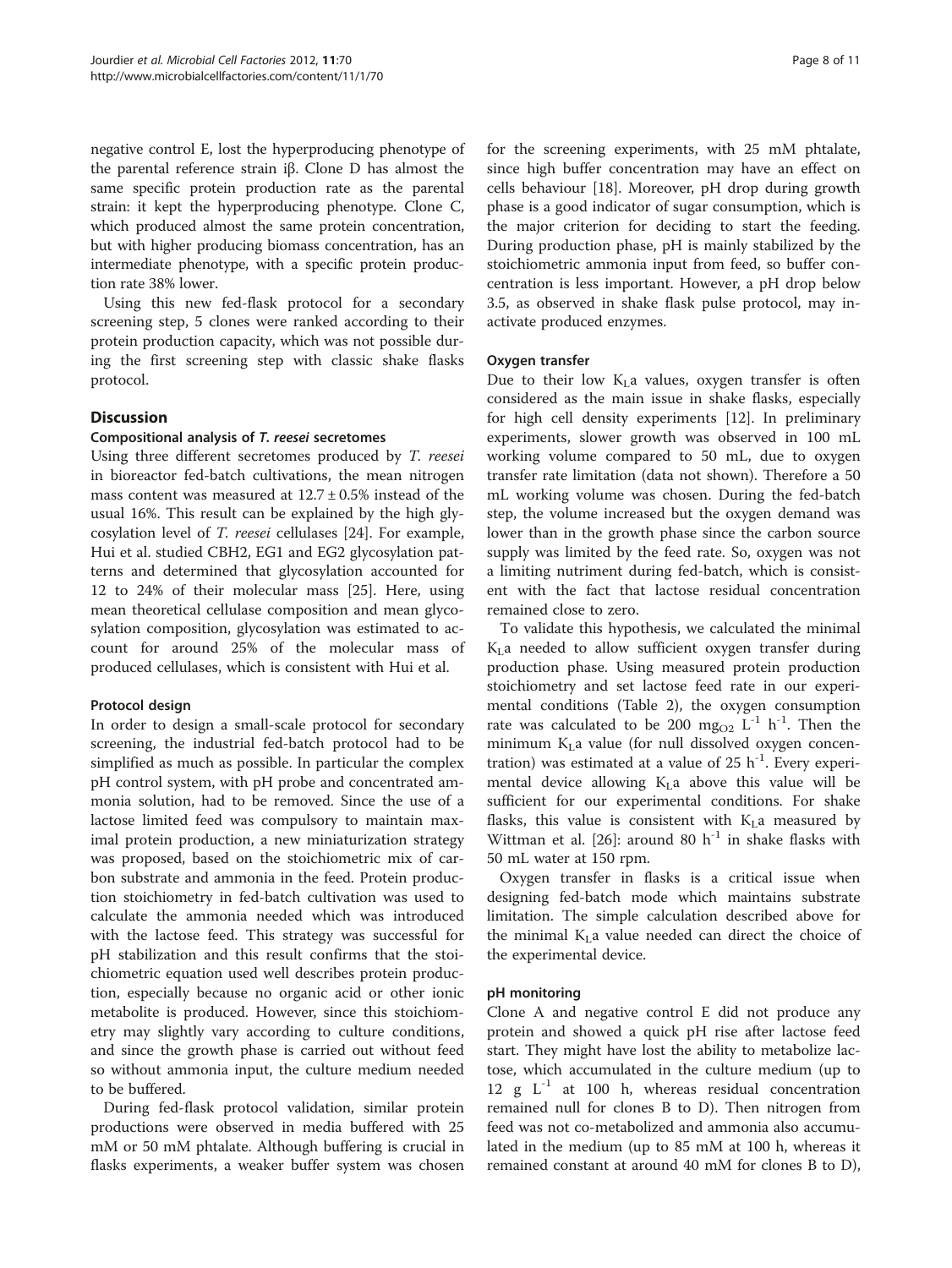leading to this quick pH rise. Clone B used lactose feed for growth instead of protein production, with similar mass yield on lactose. But the amount of nitrogen needed for growth is lower than the one used for protein production (Harima et Humphrey measured a nitrogen mass content of 6.7% for T. reesei QM9414 strain [\[27](#page-10-0)]). In our miniaturization strategy, ammonia input was based on nitrogen content in proteins, so clone B accumulated ammonia in culture medium (up to 50 mM at 166 h), which explains the quicker pH rise for clone B cultivation than for positive control CL847 iβ strain. Then a pH rise quicker than positive control may be a good indicator to eliminate clones with lower enzyme producing capacity.

## Fed-flask protocol advantages

The comparison of the flasks protocols using reference strain T. reesei CL847 iβ (Figure [5\)](#page-5-0) showed that protocols in flasks which do not handle the carbon limitation are not suitable to rank hyperproducing strains according to their specific protein production rate, whereas the fed-flask protocol did. It will be essential after genetic engineering works to quickly and reliably select strains which will have the best productivity at an industrial scale.

Moreover this new fed-flask protocol requires much less equipment than bioreactor cultivation: no bioreactor, only flasks and rotary shaker; no pH control system (neither pH probe nor base nor additional controlled pump); no dissolved oxygen control system (neither oxygen probe nor compressed air nor motor). In addition, the number of pumps for feeding can be reduced using the parallel feeding system developed by Weuster-Botz et al. [\[11](#page-10-0)]. Thereby it allows efficient secondary screening of collections of strains. We estimated that an operator who needed 2 weeks to carry out 4 bioreactor cultivations in parallel, can carry out 16 fed-flask cultivations per week, that is, a 8-fold increase.

## Miniaturization strategy

The miniaturization strategy proposed in this study was developed to mimic an industrial process. It may be applied for the miniaturization of many other industrial biotechnological processes. Its main advantage is to allow pH stabilization in flasks when operated in carbon-limited fed-batch mode. Therefore this strategy is suitable for every fed-batch process, provided that pH variation can be related to the consumption of the substrate present in the feed. In this study, a stoichiometric approach was used to determine the relation between lactose and ammonia consumption, but an empirical approach can also be used for this determination. In the general case, even overflow metabolites as organic acids

may be considered, as long as their production is stoichiometrically linked to substrate consumption.

Moreover, this miniaturized protocol can be used for other applications. Unlike strategies based on diffusional or enzymatic release, this strategy can be applied to complex feed compositions and to accurate feed rate profiles, provided that the pump system allows precise rate control. Therefore the resulting protocol can also be used to test the effect of the feed composition or the feed rate on the behaviour of a given strain.

## Conclusion

A new strategy has been proposed for the design of screening protocols, which ensures a simpler and more accurate miniaturization of fed-batch operated bioprocess. Based on a stoichiometric study of the bioprocess, the feed composition may be designed to supply every nutriment and base or acid requirements in a single solution. Its main advantage is to enable a good pH stabilization without control system. Therefore strain behaviour is identical to pH-regulated bioreactor cultivation so that the screening is carried out in industrial-like conditions. Moreover, less equipment is needed for the screening of strain collection or experimental conditions, since it does not require any pH probe or additional pump.

This strategy was applied to cellulase production by T. reesei, a key step for the biochemical conversion of lignocellulosic materials. The resulting protocol was validated using reference fed-batch production in bioreactor then applied to the secondary screening of several clones in bioreactor-like operational conditions. It succeeded in selecting an engineered hyper-producing strain with high industrial potential.

## Methods

## Compositional analysis

To determine the stoichiometry of protein production by T. reesei, compositional analysis of several supernatants was realized by SGS Multilab (Evry, France). To avoid concurrent measurement of remaining ions from culture medium, supernatants were first desalted using FPLC (Akta; GE Healthcare) equipped with Hitrap desalting column, then lyophilized.

## Culture media

For bioreactor cultivations, the medium composition was: cornsteep solid 4 g L<sup>-1</sup>; KOH 1.66 g L<sup>-1</sup>; H<sub>3</sub>PO<sub>4</sub> 85% 2.5 mL L<sup>-1</sup>; (NH<sub>4</sub>)<sub>2</sub>SO<sub>4</sub> 2.8 g L<sup>-1</sup>; MgSO<sub>4</sub>,7H<sub>2</sub>O 0.6 g L<sup>-1</sup>;  $CaCl_{2}$ ,  $2H_{2}O$  0.6 g L<sup>-1</sup>; FeSO<sub>4</sub>-7H<sub>2</sub>O 60 mg L<sup>-1</sup>; MnSO<sub>4</sub>,  $H_2O$  12 mg L<sup>-1</sup>; ZnSO<sub>4</sub>,7H<sub>2</sub>O 16 mg L<sup>-1</sup>; CoNO<sub>3</sub>,6H<sub>2</sub>O 18 mg  $L^{-1}$ ; H<sub>3</sub>BO<sub>3</sub> 2 mg  $L^{-1}$ . pH is adjusted to 4.8 with  $NH<sub>3</sub> 20%.$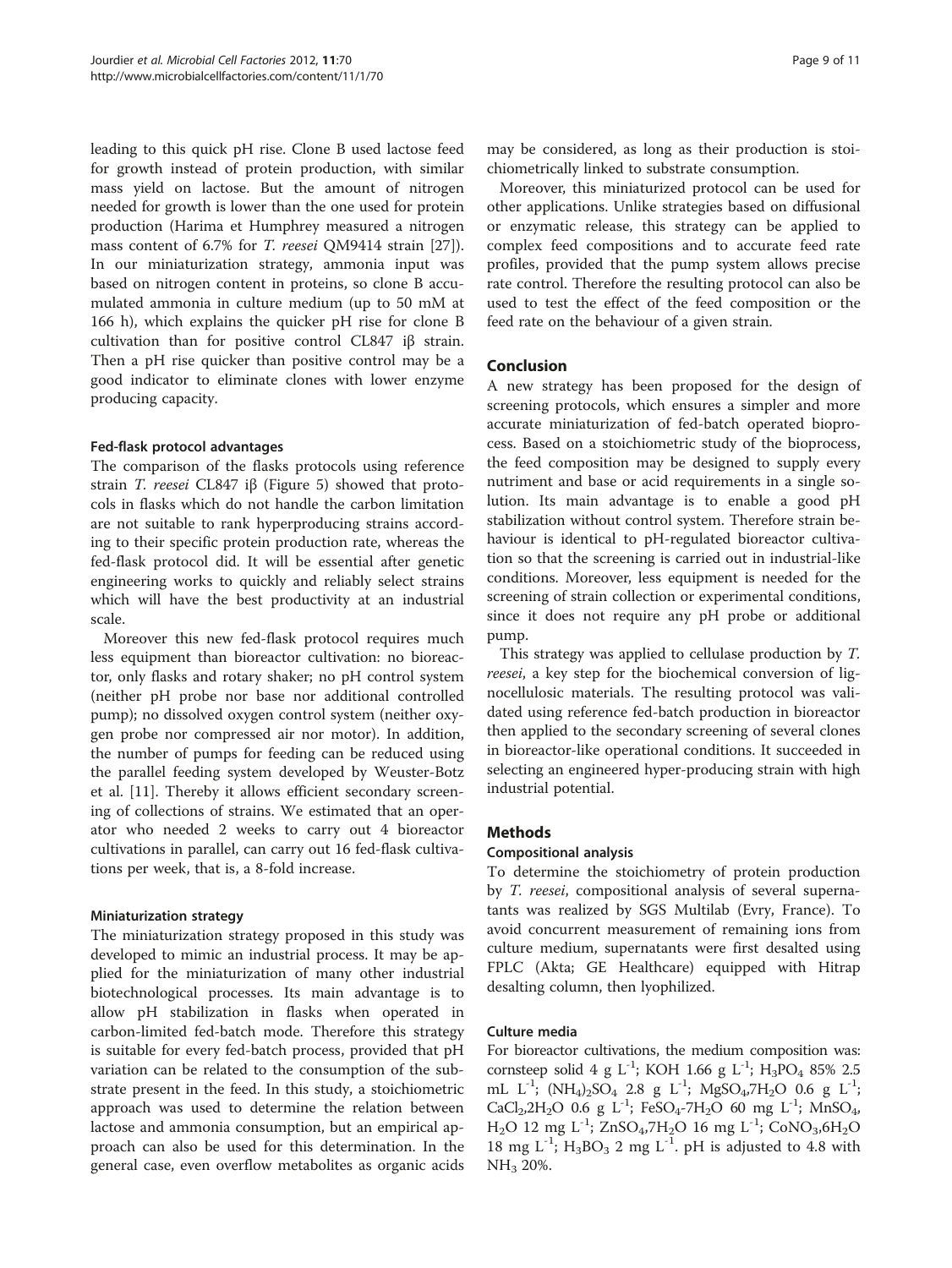<span id="page-9-0"></span>For shake flasks, fed-flasks, and preculture cultivations, the media composition was: cornsteep solid 1.5 g  $L^{-1}$ ; dipotassium phtalate 6 g  $L^{-1}$  (case 25 mM) or 12 g  $L^{-1}$  (case 50 mM); H<sub>3</sub>PO<sub>4</sub> 85% 0.8 mL  $L^{-1}$ ; (NH<sub>4</sub>)<sub>2</sub>SO<sub>4</sub> 4.2 g L<sup>-1</sup>; MgSO<sub>4</sub>,7H<sub>2</sub>O 0.3 g L<sup>-1</sup>; CaCl<sub>2</sub>,2H<sub>2</sub>O 0.15 g L<sup>-1</sup>; FeSO<sub>4</sub>-7H<sub>2</sub>O 30 mg L<sup>-1</sup>; MnSO<sub>4</sub>,H<sub>2</sub>O 6 mg L<sup>-1</sup>;  $ZnSO_4$ ,7H<sub>2</sub>O 8 mg L<sup>-1</sup>; CoNO<sub>3</sub>,6H<sub>2</sub>O 9 mg L<sup>-1</sup>; H<sub>3</sub>BO<sub>3</sub> 1 mg  $L^{-1}$ . pH was adjusted to 6.0 with NaOH 30%.

## Strains

T. reesei CL847 iβ was obtained by genetic engineering of the hyperproducer CL847 strain, both from Cayla Company, Toulouse France [\[28,29\]](#page-10-0). Clones used to test the new protocol were obtained by genetic engineering from T. reesei CL847 iβ strain. All strains were maintained on PDA plates.

#### Bioreactor cultivations

For a standard fed-batch production based on the industrial protocol [[30\]](#page-10-0), cultivation was carried out in Dasgip fedbatch-pro bioreactors with an initial working volume of 750 mL. Growth phase in batch was performed on 20 g  $L^{-1}$  glucose at pH 4.8 and 27 °C for 30 h. Then fedbatch was performed at pH 4.0 and 25 °C with 250 g  $L^{-1}$ lactose solution feed at 2 mL  $h^{-1}$ . pH was automatically adjusted with 5.5 N  $NH<sub>3</sub>$  solution. Aeration rate was fixed at 30 sL  $h^{-1}$  and agitation was regulated to maintain 40% dissolved oxygen.

#### Flasks cultivations

500 mL Schott flasks with 50 mL working volume were incubated at 30 °C and 150 rpm in an Infors rotary shaker.

For shake flask pulse protocol, the culture medium was buffered with 50 mM dipotassium phtalate. Growth phase was performed on 15 g  $L^{-1}$  glucose for 33 h. Then protein production was induced with a 20 g  $L^{-1}$  lactose pulse.

The new fed-flask protocol was designed by stoichiometric miniaturization of the bioreactor protocol (see text, Table [2,](#page-4-0) and Figure [3](#page-4-0)), for an initial working volume of 50 mL and a biomass concentration around 8 g  $L^{-1}$ . Growth phase was performed on 15 g  $L^{-1}$  glucose for 50 h (until glucose concentration below 5 g  $L^{-1}$ ) then flasks were fed at 0.3 mL  $h^{-1}$  with a mixed solution containing: lactose 50 g  $L^{-1}$ ; NH<sub>3</sub> 20% (11 N) 15 mL  $L^{-1}$ ;  $(NH_4)_2SO_4$  0.8 g L<sup>-1</sup>. This composition was calculated from the stoichiometry of protein production to meet carbon, nitrogen and sulfur requirements, and to stabilize pH.

#### Analysis

Culture medium was filtrated using Whatman GF/C filters. For biomass concentration determination, biomass

cake was washed with distilled water then dried at 105 °C until constant weight . For protein concentration determination, supernatants were diluted with distilled water then protein concentration was measured against BSA standard (0-1.5 g  $L^{-1}$  range with second-order regression) by Lowry method [\[31](#page-10-0)] using DC Protein Assay (Biorad). Sugars concentration was measured by HPLC: separation was carried out using Varian Metacarb 87P column with mobile phase milliQ water at 0.4 mL min-1, 80 °C and pressure around 32 bar; detection was carried out with Waters 2414 refractive index detector. Ammonium concentration was measured by HPLC: separation was carried out using Dionex IonPac CS12A column with mobile phase methanesulfonic acid 20 mM at 1 mL min<sup>-1</sup>, 30°C and pressure around 2000 psi; detection was carried out with Dionex CD conductivity detector at 35°C.

#### Competing interests

IFP Energies nouvelles has filed a patent application on this methodology.

#### Acknowledgements

This study was part of Projet Futurol, a project supported by OSEO Innovation. Antoine Margeot and Hugues Mathis (IFP Energies nouvelles) are acknowledged for the construction of mutant strains used in this work.

#### Author details

<sup>1</sup>IFP Energies nouvelles, 1 et 4 avenue de Bois-Préau, 92852 Rueil-Malmaison, France. <sup>2</sup>Clermont Université, Université Blaise Pascal, Institut Pascal, Polytech Clermont-Ferrand, 24 av. des Landais, BP 20206, 63174 Aubière cedex, France.

#### Authors' contributions

EJ and FBC designed the study. EJ carried out the experiments and drafted the manuscript. CL and LP are academic supervisers of EJ. All authors revised, read and approved the final manuscript.

Received: 22 March 2012 Accepted: 30 May 2012 Published: 30 May 2012

#### References

- 1. Scheidle M, Jeude M, Dittrich B, Denter S, Kensy F, Suckow M, Klee D, Buchs J: High-throughput screening of Hansenula polymorpha clones in the batch compared with the controlled-release fed-batch mode on a small scale. FEMS Yeast Res 2010, 10:83–92.
- 2. Blomberg A: Measuring growth rate in high-throughput growth phenotyping. Curr Opin Biotechnol 2011, 22:94–102.
- 3. Funke M, Buchenauer A, Schnakenberg U, Mokwa W, Diederichs S, Mertens A, Muller C, Kensy F, Buchs J: Microfluidic biolector-microfluidic bioprocess control in microtiter plates. Biotechnol Bioeng 2010, 107:497–505.
- 4. Betts JI, Baganz F: Miniature bioreactors: current practices and future opportunities. Microb Cell Fact 2006, 5:21.
- 5. Weuster-Botz D, Puskeiler R, Kusterer A, Kaufmann K, John GT, Arnold M: Methods and milliliter scale devices for high-throughput bioprocess design. Bioprocess Biosyst Eng 2005, 28:109–119.
- 6. Schapper D, Alam MNHZ, Szita N, Lantz AE, Gernaey KV: Application of microbioreactors in fermentation process development: a review. Anal Bioanal Chem 2009, 395:679–695.
- 7. Jeude M, Dittrich B, Niederschulte H, Anderlei T, Knocke C, Klee D, Buchs J: Fed-batch mode in shake flasks by slow-release technique. Biotechnol Bioeng 2006, 95:433–445.
- 8. Panula-Perala J, Siurkus J, Vasala A, Wilmanowski R, Casteleijn MG, Neubauer P: Enzyme controlled glucose auto-delivery for high cell density cultivations in microplates and shake flasks. Microb Cell Fact 2008, 7:31.